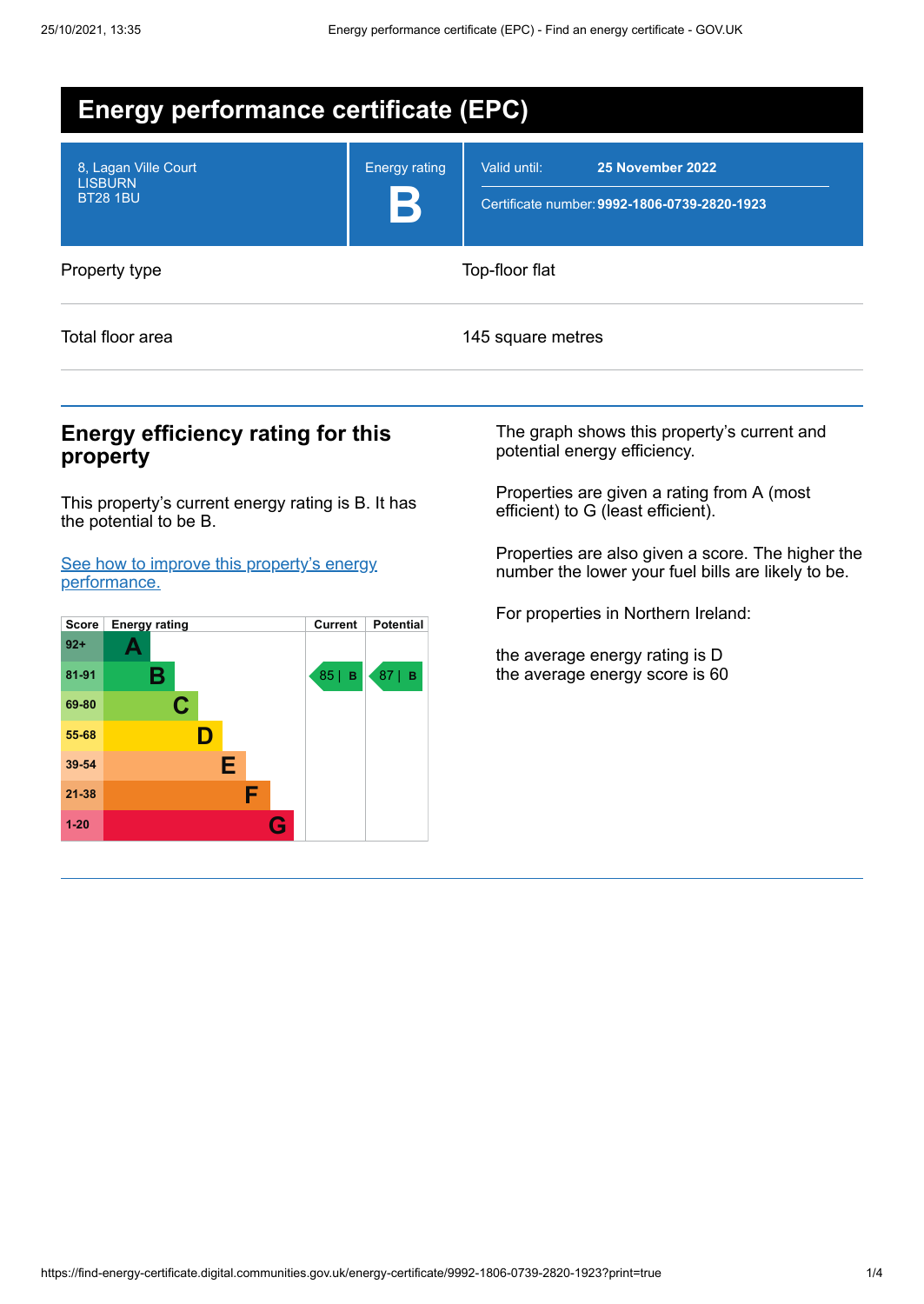# **Breakdown of property's energy performance**

This section shows the energy performance for features of this property. The assessment does not consider the condition of a feature and how well it is working.

Each feature is assessed as one of the following:

- very good (most efficient)
- good
- average
- poor
- very poor (least efficient)

When the description says "assumed", it means that the feature could not be inspected and an assumption has been made based on the property's age and type.

| <b>Feature</b>       | <b>Description</b>                                                  | Rating  |
|----------------------|---------------------------------------------------------------------|---------|
| Walls                | Average thermal transmittance 0.32 W/mÂ <sup>2</sup> K              | Good    |
| Roof                 | Average thermal transmittance 0.15 W/mÂ <sup>2</sup> K              | Good    |
| Windows              | Fully double glazed                                                 | Good    |
| Main heating         | Boiler and radiators, mains gas                                     | Good    |
| Main heating control | Programmer, room thermostat and TRVs                                | Good    |
| Hot water            | From main system                                                    | Good    |
| Lighting             | Low energy lighting in 30% of fixed outlets                         | Average |
| Air tightness        | Air permeability 4.8 mÂ <sup>3</sup> /h.mÂ <sup>2</sup> (as tested) | Good    |
| Floor                | (other premises below)                                              | N/A     |
| Secondary heating    | None                                                                | N/A     |

#### **Primary energy use**

The primary energy use for this property per year is 66 kilowatt hours per square metre (kWh/m2).

#### **Environmental impact of this property** One of the biggest contributors to climate change is carbon dioxide (CO2). The energy used for heating, lighting and power in our homes produces over a quarter of the UK's CO2 emissions. An average household produces 6 tonnes of CO2 This property produces 1.8 tonnes of CO2 This property's potential production 1.6 tonnes of CO2 By making the [recommended](#page-2-0) changes, you could reduce this property's CO2 emissions by 0.2 tonnes per year. This will help to protect the environment. Environmental impact ratings are based on assumptions about average occupancy and energy use. They may not reflect how energy is consumed by the people living at the property.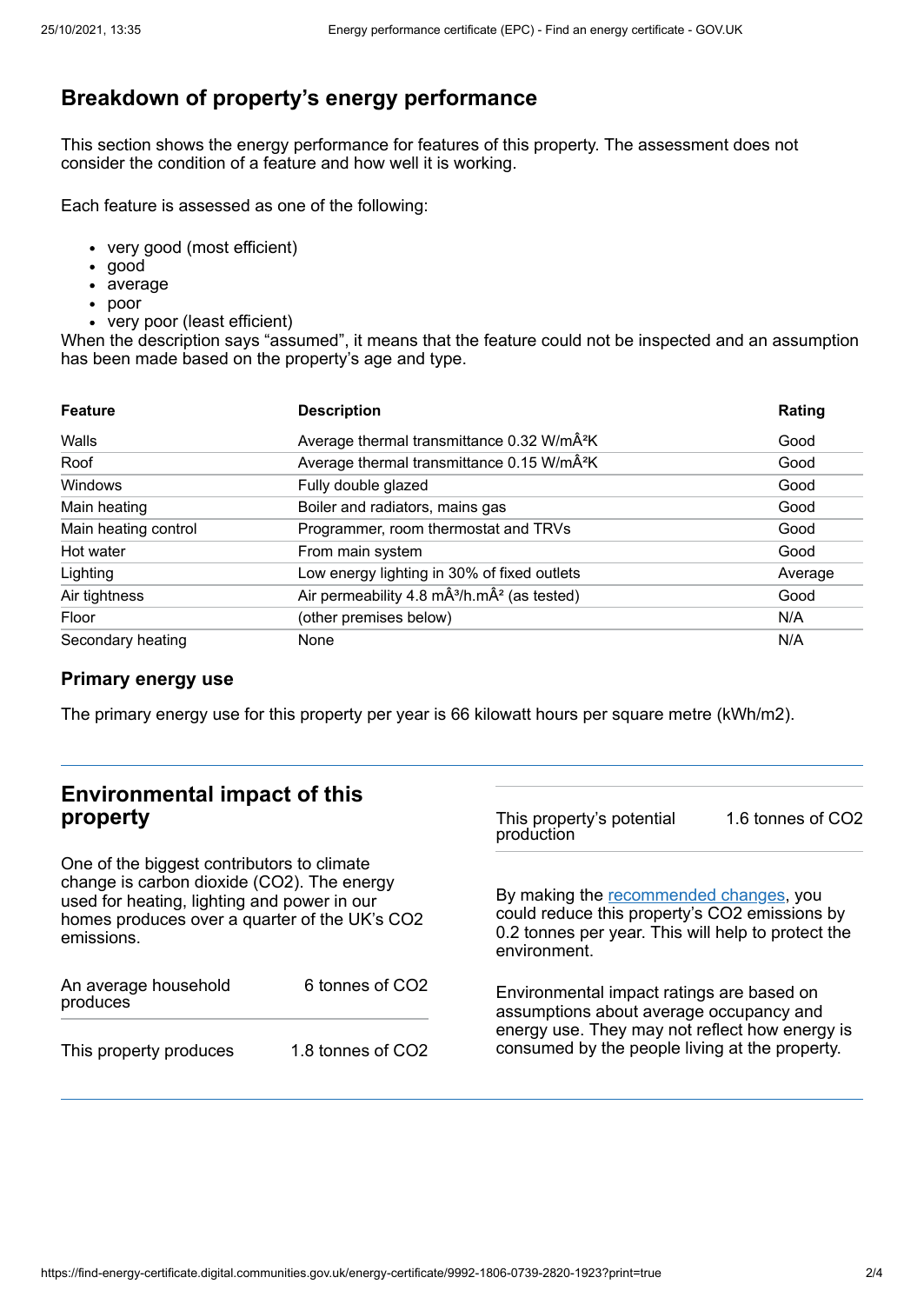# <span id="page-2-0"></span>**How to improve this property's energy performance**

Making any of the recommended changes will improve this property's energy efficiency.

If you make all of the recommended changes, this will improve the property's energy rating and score from B (85) to B (87).

| <b>Recommendation</b>  | <b>Typical installation cost</b> | <b>Typical yearly saving</b> |
|------------------------|----------------------------------|------------------------------|
| 1. Low energy lighting | £18                              | £56                          |

#### **Paying for energy improvements**

Find energy grants and ways to save energy in your home. [\(https://www.gov.uk/improve-energy-efficiency\)](https://www.gov.uk/improve-energy-efficiency)

### **Estimated energy use and potential savings**

| Estimated yearly energy<br>cost for this property | £477 |
|---------------------------------------------------|------|
| Potential saving                                  | £55  |

The estimated cost shows how much the average household would spend in this property for heating, lighting and hot water. It is not based on how energy is used by the people living at the property.

The estimated saving is based on making all of the [recommendations](#page-2-0) in how to improve this property's energy performance.

#### **Heating use in this property**

Heating a property usually makes up the majority of energy costs.

#### **Potential energy savings by installing insulation**

The assessor did not find any opportunities to save energy by installing insulation in this property.